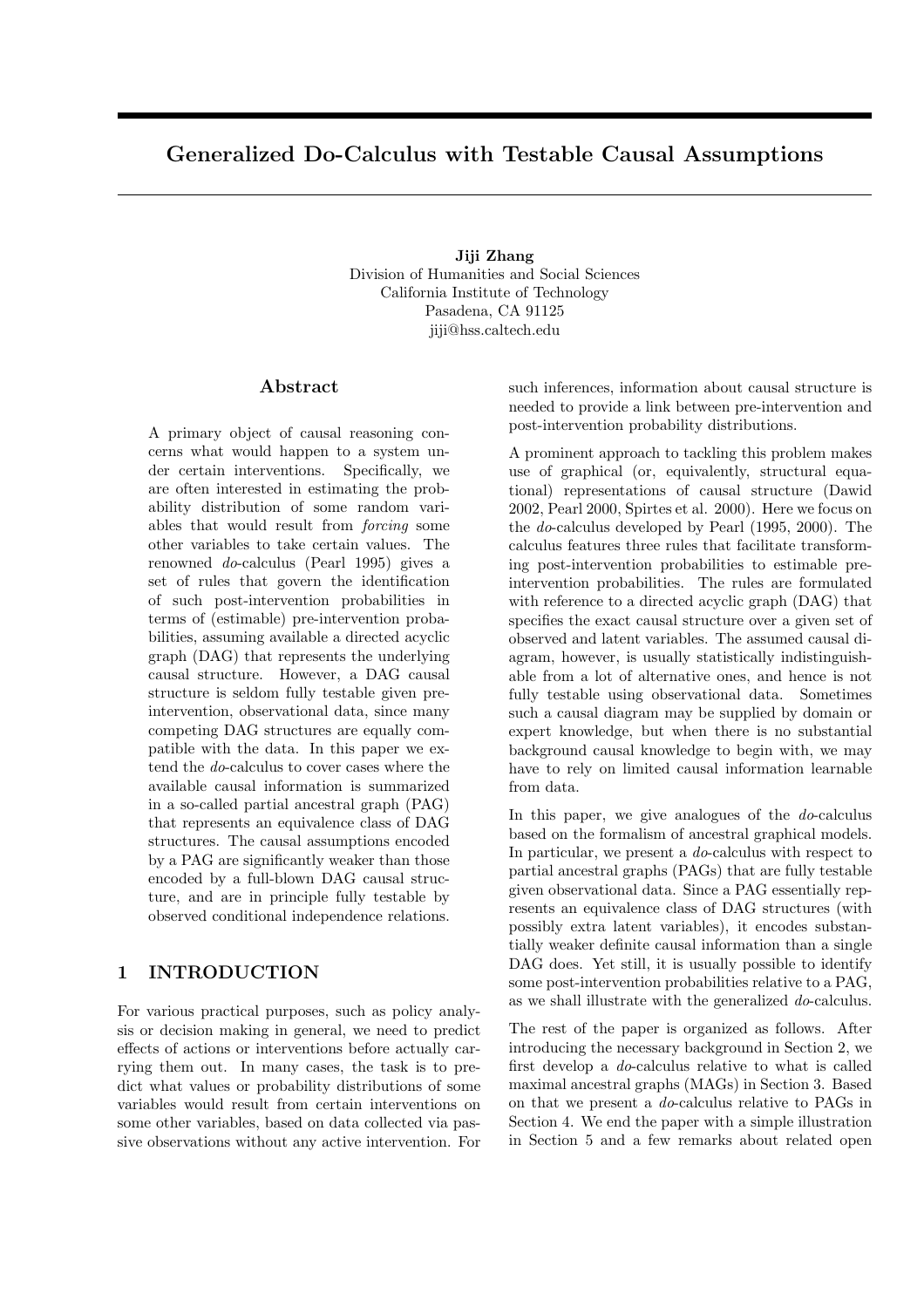questions in Section 6 .

## 2 PRELIMINARIES

#### 2.1 DO OPERATOR AND DO CALCULUS

The fundamental basis for do-calculus and related methods is an interpretation of interventions as local and effective surgeries on a causal system. We will focus on what Pearl calls atomic interventions, which are what do-calculus deals with. Given a set of variables  $V$ whose causal structure can be represented by a DAG  $\mathcal{G}^1$  and whose distribution factorizes according to  $\mathcal{G}$ , and atomic intervention forces some subset of variables X to take certain values x. The intervention is supposed to be *effective* in the sense that the value of  $X$  is completely determined by the intervention, and local in the sense that the conditional distributions of other variables (variables not in  $X$ ) given their respective parents are not affected by the intervention. Symbolically the intervention will be represented by a do-operator:  $do(X = x)$ . With these restrictions, it readily follows that:

$$
P(\mathbf{V} \setminus \mathbf{X} | do(\mathbf{X} = \mathbf{x})) = \prod_{Y \in \mathbf{V} \setminus \mathbf{X}} P(Y | \mathbf{Pa}(Y))
$$
(\*)

Note that we use  $P(\mathbf{Z}|\mathbf{W}, do(\mathbf{X}=\mathbf{x}))$  to denote a post-intervention probability distribution: the distribution of  $Z$  conditional on (possibly empty)  $W$  after the intervention  $do(X = x)$ , and  $Pa(Y)$  to denote the set of parents of Y in the causal structure  $\mathcal G$ . Versions of the above formula can be found in Robins (1986), Pearl (2000) and Spirtes et al. (2000).

By formula (∗), if the pre-intervention joint probability is estimable, then any post-intervention probability is also estimable given the true causal structure. A complication comes in when there are latent variables in V. In that case, whether a certain post-intervention probability is identifiable depends on whether, given the true causal structure, it is a functional of the preintervention marginal probability of the observed variables.

The celebrated do-calculus aims to deal with such situations. It gives inference rules formulated relative to a DAG with (possibly) latent variables. The antecedents of the rules involve surgeries on the causal DAG. Given a DAG G and a subset of variables **X** in G, let  $\mathcal{G}_{\overline{\mathbf{x}}}$  denote the graph resulting from deleting all edges in  $G$ that are into variables in  $X$ , and  $\mathcal{G}_X$  denote the graph resulting from deleting all edges in  $\mathcal G$  that are out of variables in X. The following proposition summarizes

Pearl's do-calculus, which makes use of the well-known d-separation criterion.

**Proposition 1 (Pearl).** Let  $G$  be the causal DAG for  $V$ , and  $X, Y, Z, W$  be disjoint subsets of  $V$ . The following rules are sound:

1. if Y and Z are d-separated by  $X \cup W$  in  $\mathcal{G}_{\overline{X}}$ , then

$$
P(\mathbf{Y} | do(\mathbf{X}), \mathbf{Z}, \mathbf{W}) = P(\mathbf{Y} | do(\mathbf{X}), \mathbf{W})
$$

2. if Y and Z are d-separated by  $X \cup W$  in  $\mathcal{G}_{Z\overline{X}}$ , then

$$
P(\mathbf{Y} | do(\mathbf{X}), do(\mathbf{Z}), \mathbf{W}) = P(\mathbf{Y} | do(\mathbf{X}), \mathbf{Z}, \mathbf{W})
$$

3. if Y and Z are d-separated by  $X \cup W$  in  $\mathcal{G}_{\overline{XZ'}}$ , then

 $P(Y|do(X), do(Z), W) = P(Y|do(X), W)$ 

where  $\mathbf{Z}' = \mathbf{Z} \setminus \mathbf{Ancestor}_{\mathcal{G}_{\overline{\mathbf{X}}}}(\mathbf{W}).$ 

The proposition follows from formula (∗) (see Pearl 1995 for a proof). The soundness ensures that any post-intervention probability that can be reduced via the calculus to an expression that only involves preintervention probabilities of observed variables is identifiable. Very recently, the completeness of the calculus was also established, in the sense that any identifiable post-intervention probability can be so reduced (Huang and Valtorta 2006, Shpister and Pearl 2006).

However, the causal DAG assumed by the do-calculus is not fully testable, and hence relies on substantial background knowledge. When such knowledge is not available, we may have to rely on causal information that is learnable from data. Of course such information is typically very limited, but as shown in Spirtes et al. (2000, chapter 7) and Richardson and Spirtes (2003), the limited information can still warrant interesting causal reasoning in many cases. Our aim is to devise an analogous do-calculus relative to partial information about the underlying causal structure, represented by a PAG.

### 2.2 MAGs AND PAGs

Ancestral graphs are introduced to represent data generating processes that may involve latent confounders and/or selection bias without explicitly modelling the unobserved variables (Richardson and Spirtes 2002). We are not concerned with selection bias here, so we will use only part of the machinery.

A mixed graph is a graph that may contain two kinds of edges: directed edges or arrows  $(\rightarrow)$ , and bi-directed edges or double-headed arrows  $(\leftrightarrow)$ . All the familiar

<sup>&</sup>lt;sup>1</sup>The causal interpretation of a DAG is simple: an arrow from  $X$  to  $Y$  means that  $X$  is a direct cause of  $Y$  relative to  $V$  (Spirtes et al. 2000).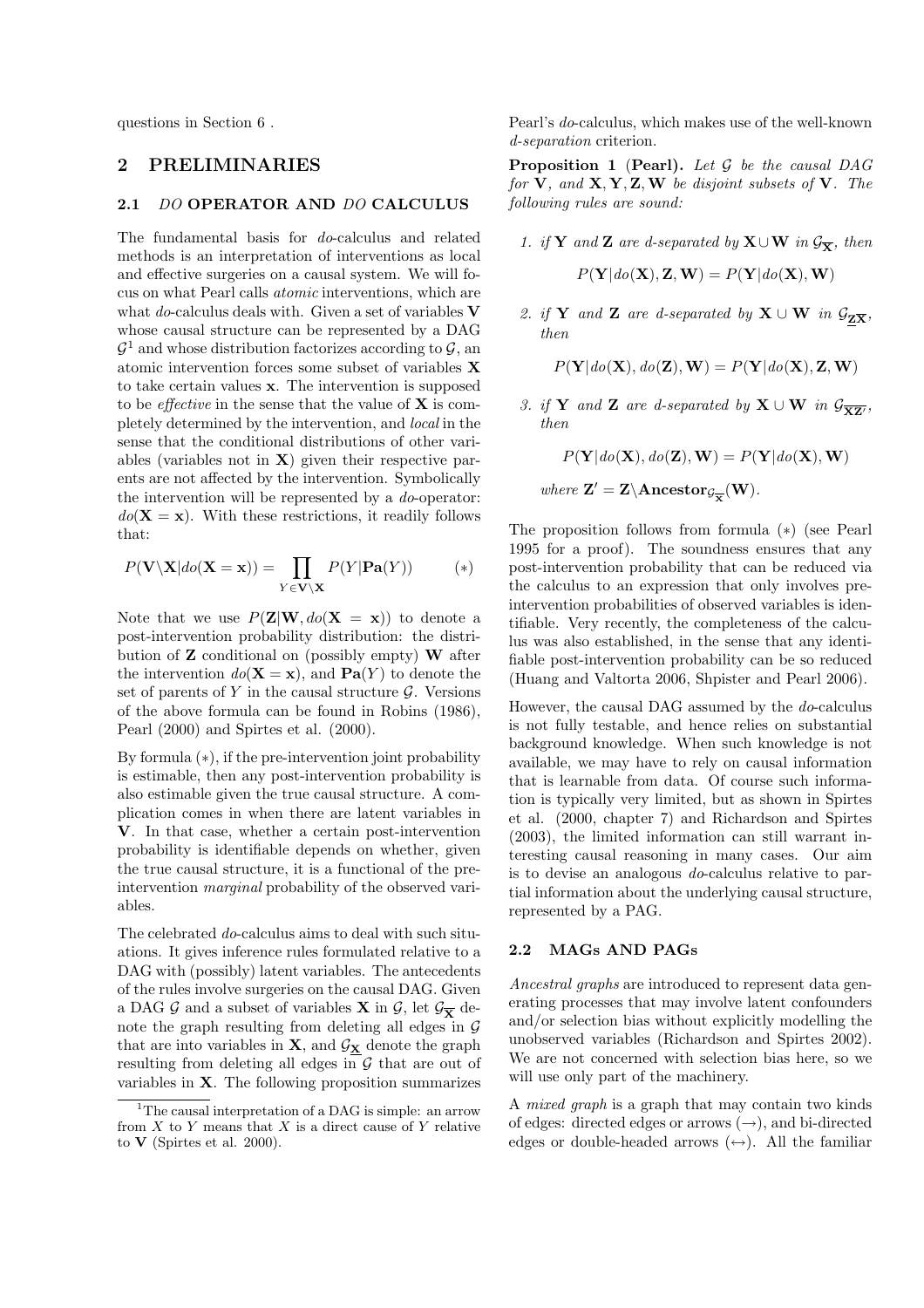graphical notions for DAGs, adjacency, parent/child, ancestor/descendant, path and directed path, obviously remain meaningful. In addition, if there is a bidirected edge  $X \leftrightarrow Y$  in a mixed graph G, then X is called a *spouse* of Y and Y a spouse of X. An  $al$ most directed cycle occurs if there are two variables A and B such that A is both an ancestor and a spouse of B.

Given a path  $u = \langle V_0, ..., V_n \rangle$  with  $n > 1, V_i$  (1  $\leq$  $i \leq n-1$ ) is a *collider* on u if the two edges incident to  $V_i$  are both into  $V_i$ , i.e., have an arrowhead at  $V_i$ ; otherwise it is a noncollider on u. A path is called a collider path if every vertex on it (except for the endpoints) is a collider along the path. Let  $L$  be any subset of vertices in  $\mathcal{G}$ , an *inducing path relative to* **L** is a path on which every vertex not in L (except for the endpoints) is a collider on the path and every collider is an ancestor of an endpoint of the path. When L is empty we simply call the path an *inducing path*.<sup>2</sup>

A mixed graph is ancestral if it does not contain any directed or almost directed cycle. It is maximal if no inducing path is present between any two non-adjacent vertices in the graph. A MAG is a mixed graph that is both ancestral and maximal. Note that syntactically a DAG is a special case of MAG, simply a MAG without bi-directed edges.

There is an obvious extension of the d-separation criterion to MAGs, which, following Richardson and Spirtes  $(2002)$ , we call *m-separation*.

**Definition 1** (**m-separation**). In a mixed graph, a path u between vertices  $X$  and  $Y$  is active (mconnecting) relative to a set of vertices  $\mathbf{Z}$   $(X, Y \notin \mathbf{Z})$ if

- i. every non-collider on  $u$  is not a member of  $Z$ :
- ii. every collider on u is an ancestor of some member of  $Z$ .

 $X$  and  $Y$  are said to be **m-separated** by  $Z$  if there is no active path between  $X$  and  $Y$  relative to  $Z$ .

A nice feature of MAGs is that they can represent the marginal independence models of DAGs in the following sense: given any DAG G over  $V = O \cup L$  – where O denotes the set of observed variables, and L denotes the set of latent variables – there is a MAG over O alone such that for any three disjoint sets of variables  $X, Y, Z \subseteq O$ , X and Y are d-separated by C in G if and only if they are m-separated by C in the MAG. The following construction gives us such a MAG:

### **Input:** a DAG  $\mathcal{G}$  over  $\langle 0, L \rangle$ **Output:** a MAG  $\mathcal{M}_G$  over **O**

- 1. for each pair of variables  $A, B \in \mathbf{O}$ , A and B are adjacent in  $\mathcal{M}_{G}$  if and only if there is an inducing path between them relative to **L** in  $\mathcal{G}$ ;
- 2. for each pair of adjacent variables  $A, B$  in  $\mathcal{M}_{\mathcal{G}}$ , orient the edge as  $A \to B$  in  $\mathcal{M}_{\mathcal{G}}$  if  $A \in \textbf{An}_{\mathcal{G}}(B)$ ; orient it as  $A \leftarrow B$  in  $\mathcal{M}_{\mathcal{G}}$  if  $B \in \text{An}_{\mathcal{G}}(A)$ ; orient it as  $A \leftrightarrow B$  in  $\mathcal{M}_{\mathcal{G}}$  otherwise.

It can be shown that  $\mathcal{M}_{\mathcal{G}}$  is indeed a MAG and represents the marginal independence model over O (Richardson and Spirtes 2002). More importantly, notice that  $\mathcal{M}_{\mathcal{G}}$  also retains the ancestral relationships — and hence causal relationships under the standard interpretation — among **O** in  $\mathcal{G}$ . So, if  $\mathcal{G}$  is the causal DAG for  $\langle 0, L \rangle$ , it is fair to call  $\mathcal{M}_{\mathcal{G}}$  the **causal MAG** for O.

Throughout the paper we will rely on the following simple example from Spirtes et al. (2000) to illustrate. Suppose we are able to measure the following random variables: Income (I), Parents' smoking habits (PSH), Smoking  $(S)$ , Genotype  $(G)$  and Lung cancer  $(L)$  (The exact domain of each variable is not relevant for the illustration). The data, for all we know, are generated according to an underlying mechanism which might involve unmeasured common causes. Suppose, unknown to us, the structure of the causal mechanism is the one in Figure 1, where Profession is an unmeasured common cause of Income and Smoking.



Figure 1: A causal DAG with a latent variable

This DAG structure corresponds to the MAG in Figure  $2(a)$  (which happens to be a DAG syntactically). Different causal DAGs may correspond to the same causal MAG. So essentially a MAG represents a set of DAGs that have the exact same d-separation structure and ancestral relationships among the observed variables. A causal MAG thus carries uncertainty about what the true causal DAG is, but also represents common features shared by all possible causal DAGs.

<sup>&</sup>lt;sup>2</sup>It is called a *primitive inducing path* in Richardson and Spirtes (2002).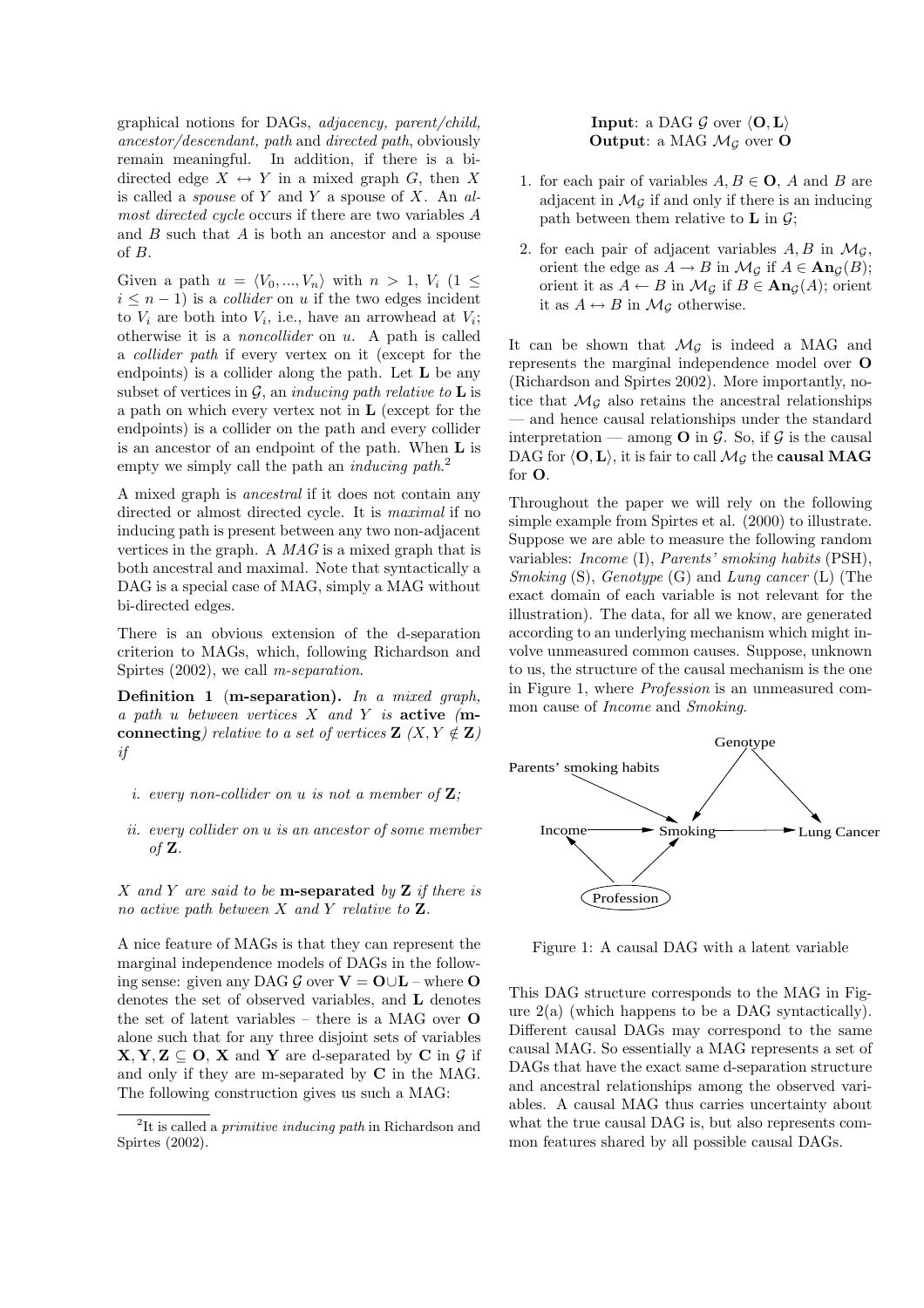

Figure 2: Two Markov Equivalent MAGs

There is then an obvious causal interpretation of MAGs, derivative from the causal interpretation of DAGs. A directed edge from  $A$  to  $B$  in a MAG means that  $A$  is a cause of  $B$  (which is a shorthand way of saying that there is a causal pathway from  $A$  to  $B$ in the underlying DAG); a bi-directed edge between  $A$  and  $B$  means that  $A$  is not a cause of  $B$  and  $B$  is not a cause of A, which implies that there is a latent common cause of A and B in the underlying DAG.

For the purpose of causal reasoning, it is important to single out a special kind of directed edges in a MAG, which we will call visible directed edges.

Definition 2 (visibility). Given a MAG  $\mathcal{M}$ , a directed edge  $A \rightarrow B$  in M is **visible** if there is a vertex C not adjacent to B such that there is an edge between C and A that is into A or there is a collider path between C and A that is into A and every vertex on the path is a parent of B. Otherwise  $A \rightarrow B$  is said to be invisible.

For example, in Figure 2(a) the edge  $S \to L$  is visible, whereas the edge  $I \rightarrow S$  is not. The importance of the distinction in terms of visibility is due to the following fact:

**Lemma 1.** Let  $\mathcal{G}(\mathbf{O}, \mathbf{L})$  be a DAG, and  $\mathcal{M}_{\mathcal{G}}$  be the MAG over **O** that represents the DAG. For any  $A, B \in$ **O**, if  $A \in \text{Ancestor}_G(B)$  and there is an inducing path between  $A$  and  $B$  that is into  $A$  relative to  $L$  in G, then there is a directed edge  $A \rightarrow B$  in  $\mathcal{M}_{\mathcal{G}}$  that is invisible.

*Proof Sketch:* By the construction of  $\mathcal{M}_{G}$ , it is clear that there is a directed edge  $A \rightarrow B$  in  $\mathcal{M}_{\mathcal{G}}$  because  $A \in \textbf{Ancestor}_{G}(B)$  and there is an inducing path between  $A$  and  $B$  relative to  $L$ . What is left to check is that the edge  $A \to B$  in  $\mathcal{M}_{\mathcal{G}}$  does not satisfy the condition for visibility due to the fact that the said inducing path is into  $A$  in  $G$ . Due to lack of space, we refer interested readers to the proof in Zhang (2006, Lemma 5.1.1). Г

Lemma 1 implies that if  $A \rightarrow B$  is visible in the causal MAG, then in the true causal DAG, no matter which one it is, there is no inducing path into A between A and B relative to the set of latent variables. But if a latent variable is a common cause of A and B, then there immediately is an inducing path into A via that latent common cause. Therefore, a visible directed edge between two variables implies that they do not have a latent common cause. Conversely, if a directed edge between two variables is invisible in the MAG, one can always construct a compatible DAG in which there is a latent common cause of the two variables. Thus whether a directed edge is visible conveys extremely important information about the possibility of a latent confounder.

Although a MAG encodes weaker causal assumptions than a DAG does, it is still not fully testable most of the time due to the existence of Markov equivalent alternatives. Just as different DAGs can share the exact same d-separation features and hence entail the exact same conditional independence constraints, different MAGs can entail the exact same constraints by the m-separation criterion as well. For example, the two MAGs in Figure 2 are Markov equivalent.

Several characterizations of the Markov equivalence between MAGs are available (e.g., Ali et al. 2004, Zhang and Spirtes 2005). For the present purpose, it suffices to note that all Markov equivalent MAGs have the same adjacencies and usually some common edge orientations as well. This motivates the following representation of equivalence classes of MAGs. Let partial mixed graphs denote such graphs that can contain four kinds of edges:  $\rightarrow$ ,  $\leftrightarrow$ ,  $\circ$   $\rightarrow$  and  $\circ \rightarrow$ , and hence three kinds of end marks for edges: arrowhead  $(>)$ , tail  $(-)$ and circle  $(○)$ .

**Definition 3 (PAG).** Let  $[\mathcal{G}]$  be the Markov equivalence class of an arbitrary  $MAGG$ . The partial ancestral graph (PAG) for  $[\mathcal{G}]$ ,  $\mathcal{P}_{\mathcal{G}}$ , is a partial mixed graph such that

- i.  $\mathcal{P}_{\mathcal{G}}$  has the same adjacencies as  $\mathcal{G}$  (and hence any member of  $[\mathcal{G}]$ ) does;
- ii. A mark of arrowhead is in  $\mathcal{P}_{\mathcal{G}}$  if and only if it is shared by all  $MAGs$  in  $[\mathcal{G}]$ ; and
- iii. A mark of tail is in  $\mathcal{P}_{\mathcal{G}}$  if and only if it is shared by all MAGs in  $[\mathcal{G}]$ .<sup>3</sup>

Basically a PAG represents an equivalence class of MAGs by displaying all common edge marks shared by all members in the class and displaying circles for those marks that are not common, much in the same way that a Pattern (a.k.a. a PDAG or an essential graph) represents an equivalence class of DAGs. For example, Figure 3 depicts the PAG that represents the MAGs in Figure 2 (and so the DAG in Figure 1).

 ${}^{3}$ Zhang (2006) uses the name *complete* or *maximally* oriented PAGs. Since we only consider complete ones in this paper, we will simply call them PAGs.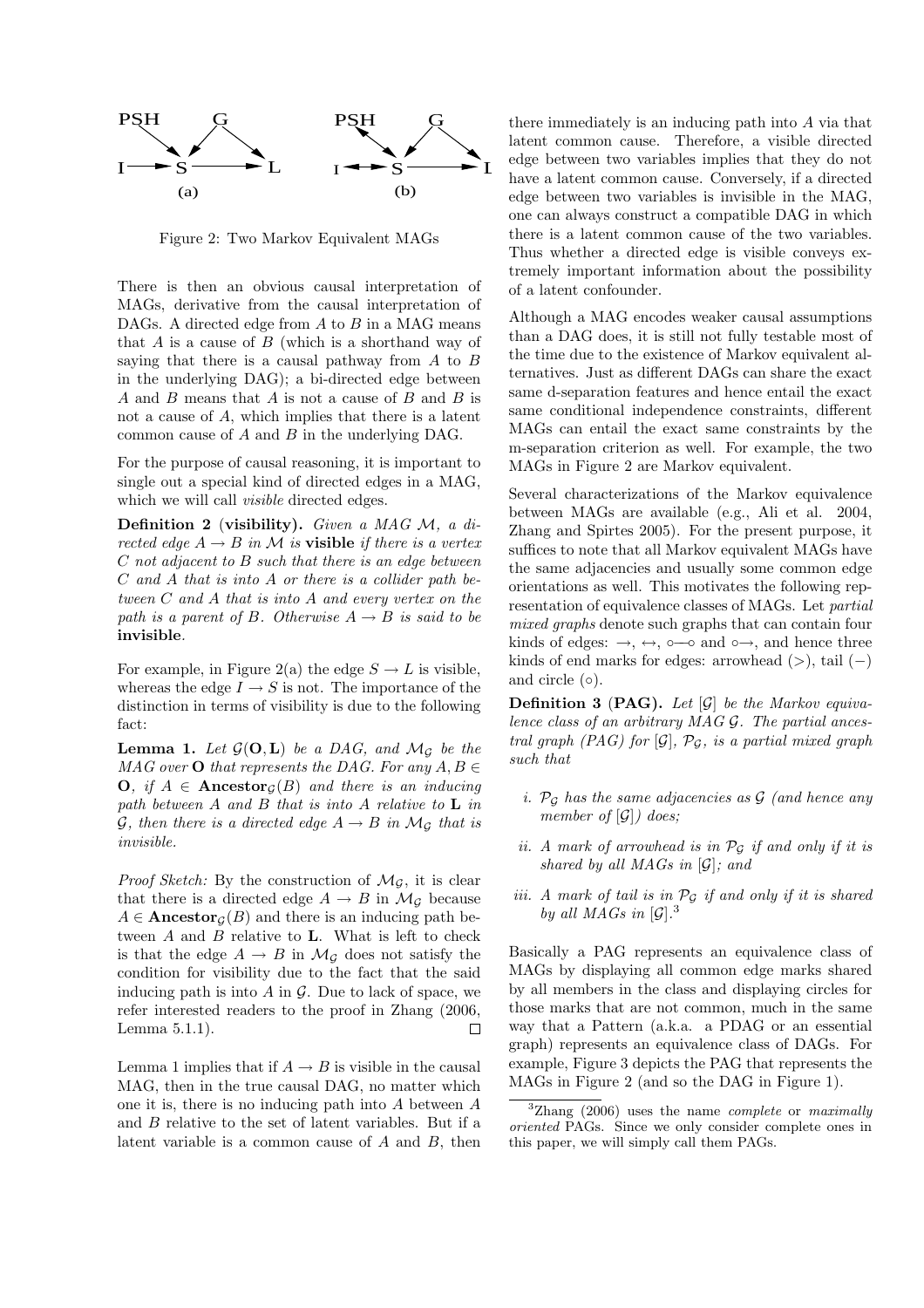

Figure 3: The PAG of the causal DAG in Figure 1

Obviously different PAGs, representing different equivalence classes of MAGs, entail different sets of conditional independence constraints. Hence a PAG is in principle fully testable by the observed conditional independence relations among the observed variables. An constraint-based algorithm to learn a PAG from an oracle of conditional independence relations is given in Zhang (2006). Score-based algorithms to learn PAGs are also under investigation.

As already mentioned, we will extend the do-calculus to PAGs via two steps. First we develop a do-calculus relative to MAGs, based on which we then develop a do-calculus relative to PAGs.

## 3 A DO-CALCULUS W.R.T. MAGs

Since a causal MAG represents an (often infinite) set of DAGs (with extra latent variables), different DAGs in the set may rule differently on whether an inference rule in Pearl's do-calculation is applicable. We have no intention here to contribute to the literature on conflict resolution, so we appeal to the unanimity rule. We will develop a do-calculus with respect to a MAG in such a way that a rule is applicable only when the corresponding rule in Pearl's calculus is applicable according to every DAG compatible with the MAG.

Since the antecedents of the rules in the do-calculus are formulated based on manipulations of the given DAG and in terms of d-separation, our task becomes one of defining appropriate manipulations of the given MAG and formulating appropriate rules in terms of m-separation. We first define analogous surgeries on MAGs.

Definition 4 (Manipulations of MAGs). Given a  $MAG \mathcal{M}$  and a set of variables  $X$  therein,

- $\bullet$  the X-lower-manipulation of  $M$  deletes all those edges that are visible in M and are out of variables in  $X$ , replaces all those edges that are out of variables in  $X$  but are invisible in  $M$  with bi-directed edges, and otherwise keeps M as it is. The resulting graph is denoted as  $M_{\mathbf{X}}$ .
- $\bullet$  the X-upper-manipulation of M deletes all those edges in  $\mathcal M$  that are into variables in  $\mathbf X$ ,

and otherwise keeps  $M$  as it is. The resulting graph is denoted as  $\mathcal{M}_{\overline{\mathbf{x}}}$ .

We stipulate that lower-manipulation has a higher priority than upper-manipulation, so that  $\mathcal{M}_{\mathbf{Y}\overline{\mathbf{X}}}$  (or  $\mathcal{M}_{\overline{X}Y}$  denotes the graph resulting from applying the  $\overline{\mathbf{X}}$ -upper-manipulation to the Y-lower-manipulated graph of M.

A couple of comments are in order. First, unlike the case of DAGs, the lower-manipulation for MAGs may introduce new edges, i.e., replacing invisible directed edges with bi-directed edges. The reason we do this is that an invisible arrow from  $X$  to  $Y$ , as a consequence of Lemma 1, admits the possibility of a latent common cause of  $A$  and  $B$  in the underlying DAG. If so, the X-lower-manipulated DAG will correspond to a MAG in which there is a bi-directed edge between X and  $Y$ . Second, because of the possibility of introducing new bi-directed edges, we need the priority stipulation that lower-manipulation is to be done before upper-manipulation. The stipulation is not necessary for DAGs, because no new edges would be introduced in the lower-manipulation of DAGs, and hence the order does not matter.

Ideally, if  $M$  is the MAG that represents a DAG  $\mathcal{G}$ , we would like  $\mathcal{M}_{Y\overline{X}}$  to be the MAG that represents  $\mathcal{G}_{Y\overline{X}}$ , where  $X$  and  $Y$  are two (possibly empty) subsets of the observed variables. But in general this is impossible, as two DAGs represented by the same MAG before a manipulation may correspond to different MAGs after the manipulation. But we still have the following:

**Lemma 2.** Let  $\mathcal{G}(\mathbf{O}, \mathbf{L})$  be a DAG, and M be the  $MAG$  of G over  $O$ . Let **X** and **Y** be two possibly empty subsets of  $\mathbf{O}$ , and  $\mathcal{M}_{\mathcal{G}_{\mathbf{Y}\overline{\mathbf{X}}}}$  be the MAG of  $\mathcal{G}_{\mathbf{Y}\overline{\mathbf{X}}}$ . For any  $A, B \in \mathbf{O}$  and  $\mathbf{C} \subseteq \mathbf{O}$  that does not contain A or B, if there is an m-connecting path between A and B given  $C$  in  $\mathcal{M}_{\mathcal{G}_{\mathbf{Y}\overline{\mathbf{X}}}}$ , then there is an m-connecting path between A and  $\overline{B}$  given  $\bf{C}$  in  $\mathcal{M}_{\bf{Y}\overline{\bf{X}}}$ .

Proof Sketch. The proof makes use of Lemma 1 to show essentially that for every  $\mathcal G$  represented by  $\mathcal M$ , there is a MAG  $\mathcal{M}^*$  Markov equivalent to  $\mathcal{M}_{\mathbf{Y}\overline{\mathbf{X}}}$  such that  $\mathcal{M}_{\mathcal{G}_{\mathbf{Y}\overline{\mathbf{X}}}}$  is a subgraph of  $\mathcal{M}^*$ . We refer interested readers to the proof in Zhang (2006, Lemma 5.2.1).  $\square$ 

This lemma shows that Definition 4 is to a large extent appropriate. It implies that if an m-separation relation holds in  $\mathcal{M}_{\mathbf{Y}\overline{\mathbf{X}}}$ , then it holds in  $\mathcal{G}_{\mathbf{Y}\overline{\mathbf{X}}}$  for every G represented by  $\overline{\mathcal{M}}$ . Hence the following corollary.

Corollary 3. Let M be a MAG over O, and X and Y be two subsets of O. For any  $A, B \in \mathbf{O}$  and  $\mathbf{C} \subseteq$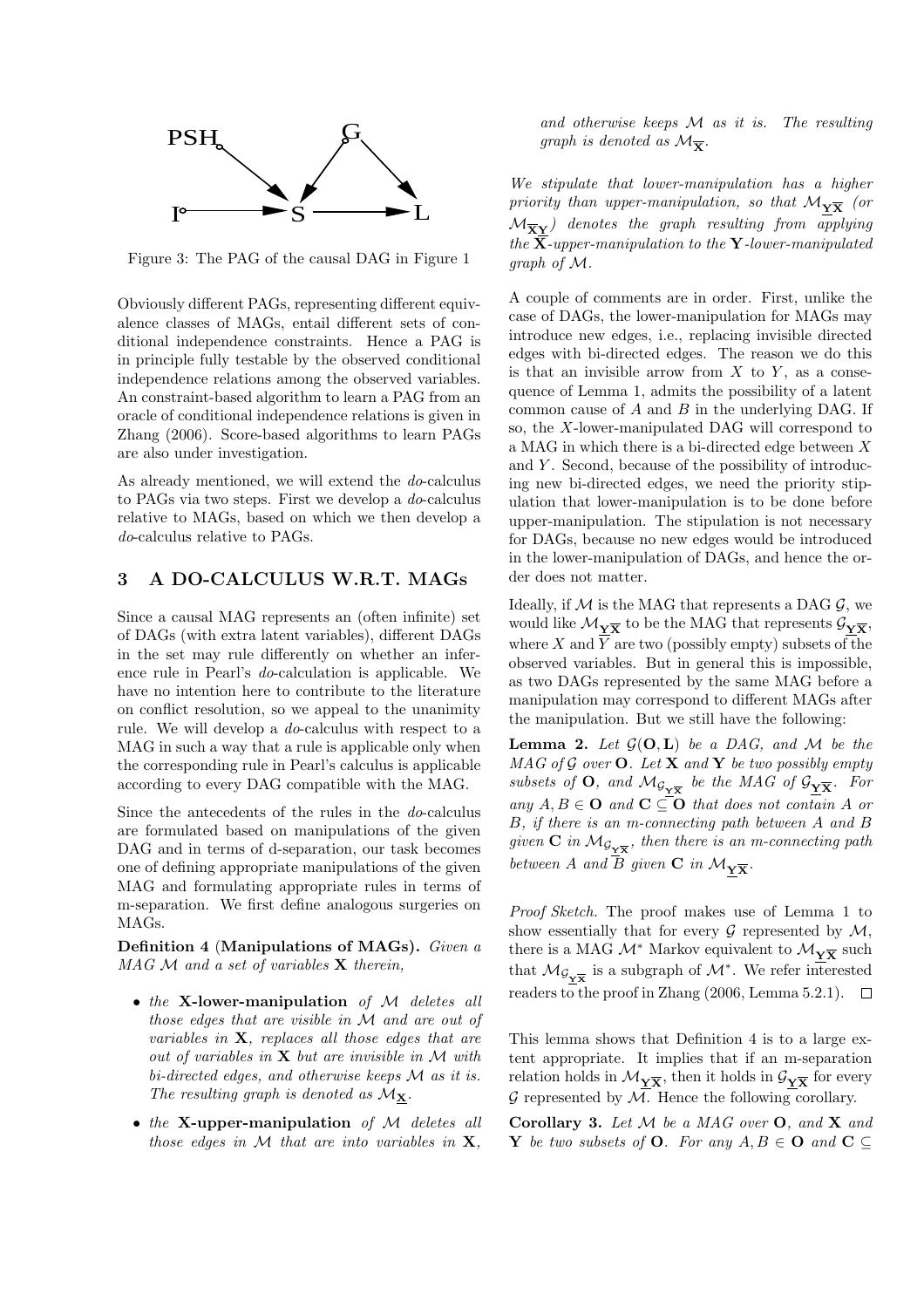O that does not contain A or B, if A and B are mseparated by  $C$  in  $\mathcal{M}_{\mathbf{Y}\overline{\mathbf{X}}}$ , then A and B are d-separated by C in  $\mathcal{G}_{\mathbf{Y}\overline{\mathbf{X}}}$  for every G represented by M.

Proof Sketch: By Lemma 2, if A and B are mseparated by C in  $\mathcal{M}_{\mathbf{Y}\overline{\mathbf{X}}}$ , they are also m-separated by C in  $\mathcal{M}_{\mathcal{G}_{\mathbf{Y}\overline{\mathbf{X}}}}$ , for every G represented by  $\mathcal{M}$ , which in turn implies that  $A$  and  $B$  are d-separated by  $C$ in  $\mathcal{G}_{\mathbf{Y}\overline{\mathbf{X}}}$  for every  $\mathcal G$  represented by  $\mathcal M$ , because dseparation relations among O in a DAG correspond exactly to m-separation relations in its MAG. г

It is worth noting that the converse of Corollary 3 is not true in general. The reason is roughly this. Lemma 2 is true in virtue of the fact that for every  $\mathcal G$  represented by  $M$ , there is a MAG  $\mathcal{M}^*$  Markov equivalent to  $\mathcal{M}_{\underline{Y}\overline{X}}$  such that  $\mathcal{M}_{\mathcal{G}_{\underline{Y}\overline{X}}}$  is a subgraph of  $\mathcal{M}^*$ . Often times there exists a  $\overline{\mathcal{G}}$  such that the MAG of  $\mathcal{G}_{\mathbf{Y}\overline{\mathbf{X}}}$ is Markov equivalent to  $\mathcal{M}_{\mathbf{Y}\overline{\mathbf{X}}}$ . But sometimes there may not be any such DAG, and when that happens, the converse of Corollary 3 fails. For this limitation, however, Definition 4 is not to be blamed. Because no matter how we define  $\mathcal{M}_{\mathbf{Y}\overline{\mathbf{X}}}$ , as long as it is a single graph, the converse of  $\overline{C}$ orollary 3 will not hold in general. Definition 4 is already "minimal" in the following important sense: two variables are adjacent in  $\mathcal{M}_{\mathbf{Y}\overline{\mathbf{X}}}$  if and only if there exists a DAG  $\mathcal G$  represented by  $M$  such that the two variables are adjacent in  $\mathcal{M}_{\mathcal{G}_{\mathbf{Y}\overline{\mathbf{X}}}}$ . In more plain terms,  $\mathcal{M}_{\underline{\mathbf{Y}}\overline{\mathbf{X}}}$  does not have more adjacencies than necessary. We refer readers to a detailed illustration of this fact in Zhang (2006, pp. 192-193).

We are ready to present a *do*-calculus relative to a causal MAG.

Theorem 1 (*do*-calculus given a MAG). Let  $\mathcal M$  be the causal MAG over  $O$ , and  $X, Y, Z, W$  be disjoint subsets of O. The following rules are valid, in the sense that if the antecedent of the rule holds, then the consequent holds no matter which DAG represented by M is the true causal DAG.

1. if Y and Z are m-separated by  $X \cup W$  in  $\mathcal{M}_{\overline{\mathbf{v}}}$ , then

$$
P(\mathbf{Y} | do(\mathbf{X}), \mathbf{Z}, \mathbf{W}) = P(\mathbf{Y} | do(\mathbf{X}), \mathbf{W})
$$

2. if Y and Z are m-separated by  $X \cup W$  in  $\mathcal{M}_{Z\overline{X}}$ , then

$$
P(\mathbf{Y} | do(\mathbf{X}), do(\mathbf{Z}), \mathbf{W}) = P(\mathbf{Y} | do(\mathbf{X}), \mathbf{Z}, \mathbf{W})
$$

3. if Y and Z are m-separated by  $X \cup W$  in  $\mathcal{M}_{\overline{XZ'}}$ , then

$$
P(\mathbf{Y} | do(\mathbf{X}), do(\mathbf{Z}), \mathbf{W}) = P(\mathbf{Y} | do(\mathbf{X}), \mathbf{W})
$$

# where  $\mathbf{Z}' = \mathbf{Z} \setminus \mathbf{Ancestor}_{\mathcal{M}_{\overline{\mathbf{X}}}}(\mathbf{W}).$

Proof Sketch: This readily follows from Proposition 1, Corollary 3, and the fact that for every  $\mathcal G$  represented by  $\mathcal{M}$ ,  $\mathbf{An}_{\mathcal{G}_{\overline{\mathbf{X}}}}(\mathbf{W}) \cap \mathbf{O} = \mathbf{An}_{\mathcal{M}_{\overline{\mathbf{X}}}}(\mathbf{W})$ . □

### 4 A DO-CALCULUS W.R.T. PAGs

The same idea applies in our formulation of a docalculus relative to PAGs. Since a PAG represents an equivalence class of MAGs, we need to formulate the rules in such a way that a rule is applicable only when the corresponding rule in Theorem 1 is applicable for every MAG in the equivalence class. For this purpose, we need to establish some connections between m-connecting paths in a MAG and analogous paths in its PAG. We now proceed to define a kind of such paths in partial mixed graphs in general.

Since in general a partial mixed graph may contain ambiguous circles as well as unambiguous marks of tails and arrowheads, a path therein may contain some variables which cannot be unambiguously classified as colliders or non-colliders, as well as others that have a definite status. Let  $p$  be any path in a partial mixed graph. A (non-endpoint) vertex is called a definite collider on p if both incident edges are into that vertex. A (non-endpoint) vertex  $C$  is called a *definite non*collider on p if one of the incident edges is out of C or it is  $A \leftarrow \circ C \circ \rightarrow B$  on p such that A and B are not adjacent. Likewise, a directed edge  $A \rightarrow B$  in  $\mathcal{P}$ is a *definitely visible* arrow if there is a vertex  $C$  not adjacent to  $B$  such that there is an edge between  $C$ and A that is into A or there is a collider path between  $C$  and  $A$  that is into  $A$  and every vertex on the path is a parent of B. Obviously these are labelled "definite" because the available informative marks are enough to determine their respective status. Furthermore, let us call a path between  $A$  and  $B$  a potentially directed path from  $A$  to  $B$  if there is no arrowhead on the path pointing towards  $A$ . Variable  $A$  is called a *possible* ancestor of variable  $B$  in a partial mixed graph if there is a potentially directed path from  $A$  to  $B$  in the graph.

**Definition 5** (Possibly M-Connecting Path). In a partial mixed graph, a path p between vertices A and B is possibly m-connecting relative to a set of vertices **Z**  $(A, B \notin \mathbb{Z})$  if

- i. every definite non-collider on p is not a member of  $\mathbf{Z}$ ;
- ii. every definite collider on p is a possible ancestor of some member of Z.

We then need to define relevant surgeries on PAGs. Definition 4 essentially carries over. Given a partial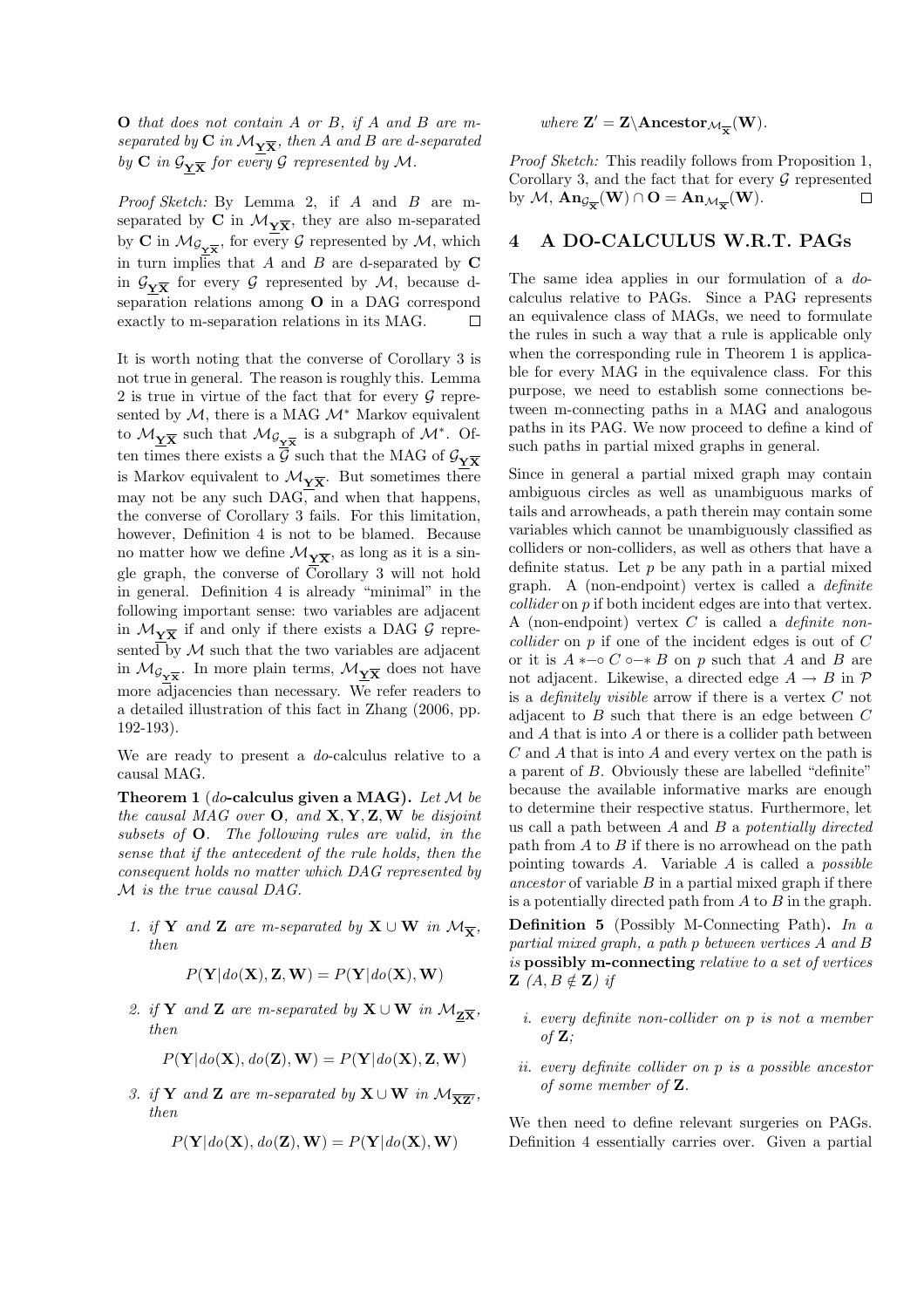mixed graph  $P$  and a set of variables  $X, \mathcal{P}_{\overline{X}}$  denotes the X-upper-manipulated graph of  $P$ , resulting from deleting all edges in  $P$  that are into variables in  $X$ , and otherwise keeping  $P$  as it is.  $P_X$  denotes the X-lowermanipulated graph of  $P$ , resulting from deleting all definitely visible edges out of variables in X, replacing all other edges out of vertices in  $X$  with bi-directed edges, and otherwise keeping  $P$  as it is. The priority stipulation is also the same as in Definition 4.

Given a MAG  $M$  and its PAG  $P$ , since every unambiguous edge mark in  $\mathcal P$  is also in  $\mathcal M$  (and indeed in all MAGs equivalent to  $\mathcal{M}$ ), it is easy to see that a m-connecting path in  $M$  corresponds to a possibly mconnecting path in  $P$ . This is fortunately also true for  $\mathcal{M}_{\mathbf{Y}\overline{\mathbf{X}}}$  and  $\mathcal{P}_{\mathbf{Y}\overline{\mathbf{X}}}$ , even though the latter is usually not the PAG for  $\overline{t}$  he former except in rare situations.

**Lemma 4.** Let  $M$  be a MAG over **O**, and  $P$  the PAG for M. Let  $X$  and  $Y$  be two subsets of  $O$ . For any  $A, B \in \mathbf{O}$  and  $\mathbf{C} \subseteq \mathbf{O}$  that does not contain A or B, if a path p between A and B is m-connecting given  $C$  in  $\mathcal{M}_{\mathbf{Y}\overline{\mathbf{X}}}$ , then p, the same sequence of variables, forms a possibly m-connecting path between A and B given  $C$  in  $\mathcal{P}_{Y\overline{X}}$ .

Proof Sketch: It is not hard to check that for any two variables  $P, Q \in \mathbf{O}$ , if P and Q are adjacent in  $\mathcal{M}_{\mathbf{Y}\overline{\mathbf{X}}}$ , then they are adjacent in  $\mathcal{P}_{\mathbf{Y}\overline{\mathbf{X}}}$ . Furthermore, when they are adjacent in both  $\mathcal{M}_{\mathbf{Y}\overline{\mathbf{X}}}$  and  $\mathcal{P}_{\mathbf{Y}\overline{\mathbf{X}}}$ , every noncircle mark on the edge in  $\mathcal{P}_{\underline{\mathbf{y}}\overline{\mathbf{x}}}$  is "sound" in that the mark also appears in  $\mathcal{M}_{\mathbf{Y}\overline{\mathbf{X}}}.$  The lemma obviously follows.  $\Box$ 

If there is no possibly m-connecting path between A and  $B$  given  $C$  in a partial mixed graph, we say  $A$  and B are definitely m-separated by  $C$  in the graph. Here is the main theorem:

Theorem 2 (do-calculus given a PAG). Let  $P$  be the causal PAG for  $O$ , and  $X, Y, Z, W$  be disjoint subsets of O. The following rules are valid:

1. if Y and Z are definitely m-separated by  $X \cup W$ in  $\mathcal{P}_{\overline{\mathbf{x}}}$ , then

$$
P(\mathbf{Y} | do(\mathbf{X}), \mathbf{Z}, \mathbf{W}) = P(\mathbf{Y} | do(\mathbf{X}), \mathbf{W})
$$

2. if Y and Z are definitely m-separated by  $X \cup W$ in  $\mathcal{P}_{\overline{\mathbf{X}}\mathbf{Z}}$ , then

$$
P(\mathbf{Y} | do(\mathbf{X}), do(\mathbf{Z}), \mathbf{W}) = P(\mathbf{Y} | do(\mathbf{X}), \mathbf{Z}, \mathbf{W})
$$

3. if Y and Z are definitely m-separated by  $X \cup W$ in  $\mathcal{P}_{\overline{\mathbf{XZ}'}}$ , then

$$
P(\mathbf{Y}|do(\mathbf{X}), do(\mathbf{Z}), \mathbf{W}) = P(\mathbf{Y}|do(\mathbf{X}), \mathbf{W})
$$

where  $\mathbf{Z}' = \mathbf{Z} \setminus \mathbf{PossibleAncestor}_{\mathcal{P}_{\overline{\mathbf{X}}}}(\mathbf{W}).$ 

Proof Sketch: It follows from Lemma 4 and Theorem 1. The only caveat is that in general  $\text{An}_{\mathcal{M}_{\overline{\mathbf{X}}}}(\mathbf{W}) \neq \text{PossibleAn}_{\mathcal{P}_{\overline{\mathbf{X}}}}(\mathbf{W})$  for an arbitrary  $M$  represented by  $P$ . But it is always the case that  $\text{An}_{\mathcal{M}_{\overline{\mathbf{X}}}}(\mathbf{W}) \subseteq \text{PossibleAn}_{\mathcal{P}_{\overline{\mathbf{X}}}}(\mathbf{W})$ , which means that  $\text{Z}\backslash \text{An}_{\mathcal{M}_{\overline{\mathbf{X}}}}(\mathbf{W}) \supseteq \text{Z}\backslash \text{PossibleAn}_{\mathcal{P}_{\overline{\mathbf{X}}}}(\mathbf{W})$  for every  $\mathcal M$ represented by  $P$ . So it is possible that for rule  $(3)$ ,  $\mathcal{P}_{\overline{\mathbf{XZ'}}}$  leaves more edges in than necessary, but it does not affect the validity of rule (3). not affect the validity of rule (3).

### 5 ILLUSTRATION

Back to the case depicted in Figure 1. It is certainly impossible to fully recover this causal DAG from the data available, as the data alone by no means even indicate the relevance of the variable Profession. But we can, given sufficiently large sample, learn the PAG shown in Figure 3. Although the PAG reveals a limited amount of causal information, it is sufficient to identify some post-intervention quantities.

Using the do-calculus presented in Theorem 2, we can infer  $P(L|do(S), G) = P(L|S, G)$  by rule 2, because L and S are definitely m-separated by  $\{G\}$  in  $\mathcal{P}_S$  (Figure  $4(a)$ ; and  $P(G|do(S)) = P(G)$  is true by rule 3, because G and S are definitely m-separated in  $\mathcal{P}_{\overline{S}}$ (Figure 4(b)). It then follows, for instance, that

$$
P(L|do(S)) = \sum_{G} P(L, G|do(S))
$$
  
= 
$$
\sum_{G} P(L|do(S), G)P(G|do(S))
$$
  
= 
$$
\sum_{G} P(L|S, G)P(G)
$$



Figure 4: PAG Surgery:  $P_S$  and  $P_{\overline{S}}$ 

By contrast, it is not valid in the do-calculus that  $P(L|do(G), S) = P(L|G, S)$  because L and G are not definitely m-separated by  $\{S\}$  in  $\mathcal{P}_G$ , which is given in Figure 5. (Notice the bi-directed edge between  $L$  and G due to the fact that the edge  $G \to L$ , unlike  $S \to L$ , is not definitely visible in  $P$ .)